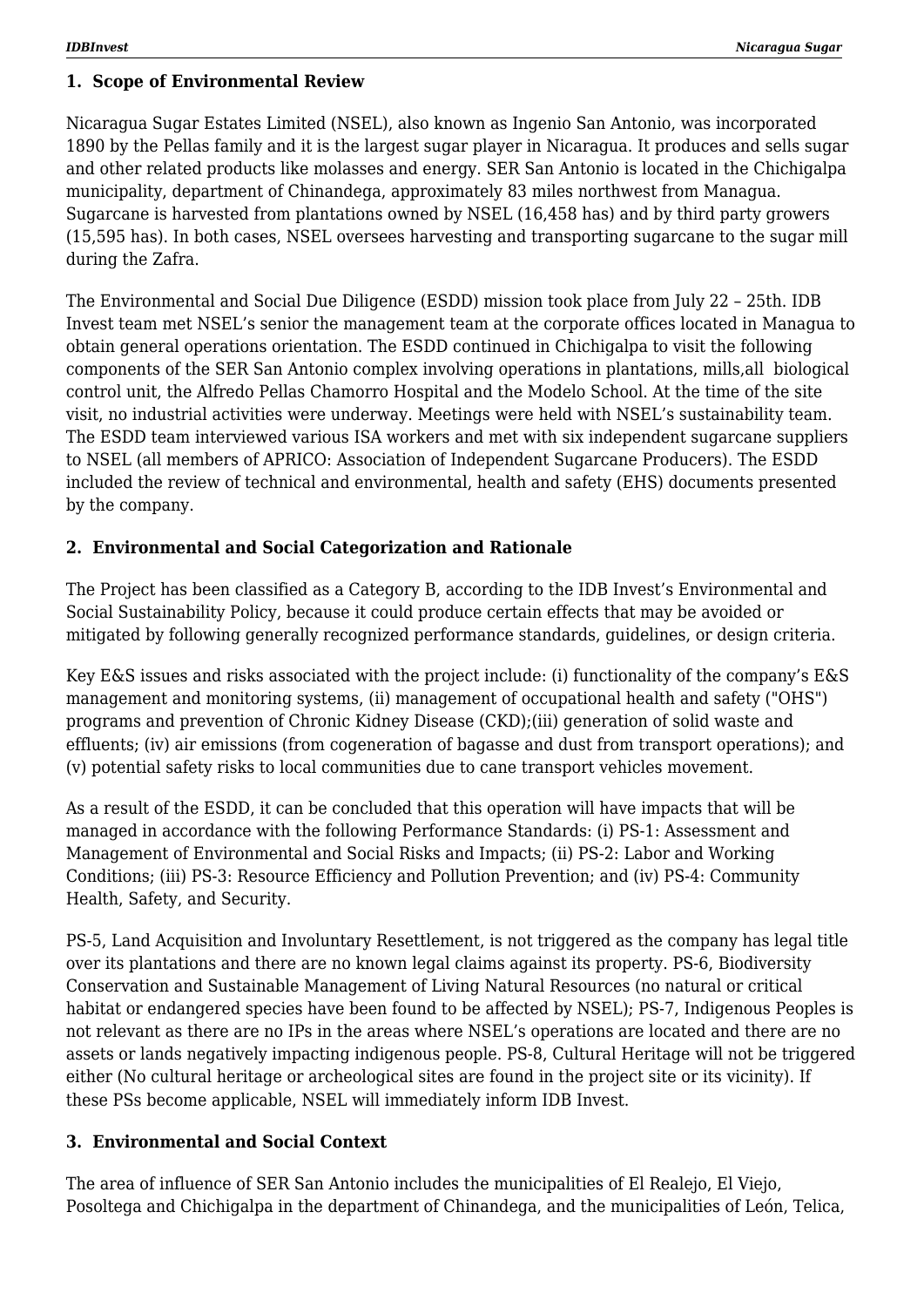Quezalguaque and La Paz Centro in the department of Leon. Chronic kidney disease (CKD) is part of the social contextual risk in field workers in Nicaragua. The Country is also prone to seismic and volcanic activity, hurricanes, severe storms and flooding which may pose an unforeseen risk for the Project.

# **4. Environmental Risks and Impacts and Proposed Mitigation and Compensation Measures**

# **4.1 Assessment and Management of Environmental and Social Risks and Impacts**

4.1.a E&S Assessment and Management System

NSEL's Environmental and Social Management System (ESMS) consists in a series of policies, manuals and procedures implemented by the company to evaluate, support and comply with the requirements for maintaining the different certifications that SER San Antonio holds, including: ISO 9001-2015, FSSC 22000, HACCP, OSHAS 18001, BONSUCRO, ISCC, Halal, Kosher, and Fair Trade USA. The NSEL Sustainability Committee and IDB Invest conducted a joint self and independent assessment of the nine elements of the ESMS as defined in PS-1. The average value of the self and independent assessment revealed a high degree of ESMS maturity. Still, there is room for improvement when it comes to communication with the communities and management programs that need to be documented.

## 4.1.b Policy

NSEL has adopted a Sustainability Policy as well as complementary policies (Environmental, Health and Safety) that are aligned with PS-1 requirements. As per NSEL's Sustainability Manual, Policies are reviewed and revised at least once a year with the participation of senior management. As part of the investment, NSEL's will communicate the Sustainability Policy to all its employees and its suppliers.

### 4.1.c Identification of Risks and Impacts

NSEL's Sustainability Committee, comprised by multiple departments, conducts the identification of Environmental, Social, Health and Safety (ESHS) risks. Senior management and workers representative participate in the identification of risks. NSEL will develop a procedure for the identification and review of risks and impacts in an integrated fashion by the Sustainability Committee, which shall consider the proactive engagement of external experts, contractors and sugarcane suppliers. As a result of this procedure, NSEL will produce an integrated risk and impacts matrix to be reviewed and updated at least once a year, based on the most updated environmental, health and safety and social monitoring data.

## 4.1.d Management Programs

NSEL has developed and implemented management programs and procedures to mitigate the following identified risks: i) emergency preparedness and response; ii) occupational health; iii) labor health and safety; iv) internal and external grievance mechanisms; v) waste (hazardous and nonhazardous); vi) integrated pest and disease management; and vii) supply chain management.

As part of the investment, NSEL will develop procedures within its ESMS to: i) monitor air quality and greenhouse gases; ii) manage hazardous materials, and to routinely review, and verify progress on action plans and ensure that appropriate adjustments and ESMS improvements have been made according to monitoring data.

## 4.1.e Organizational Capacity and Competency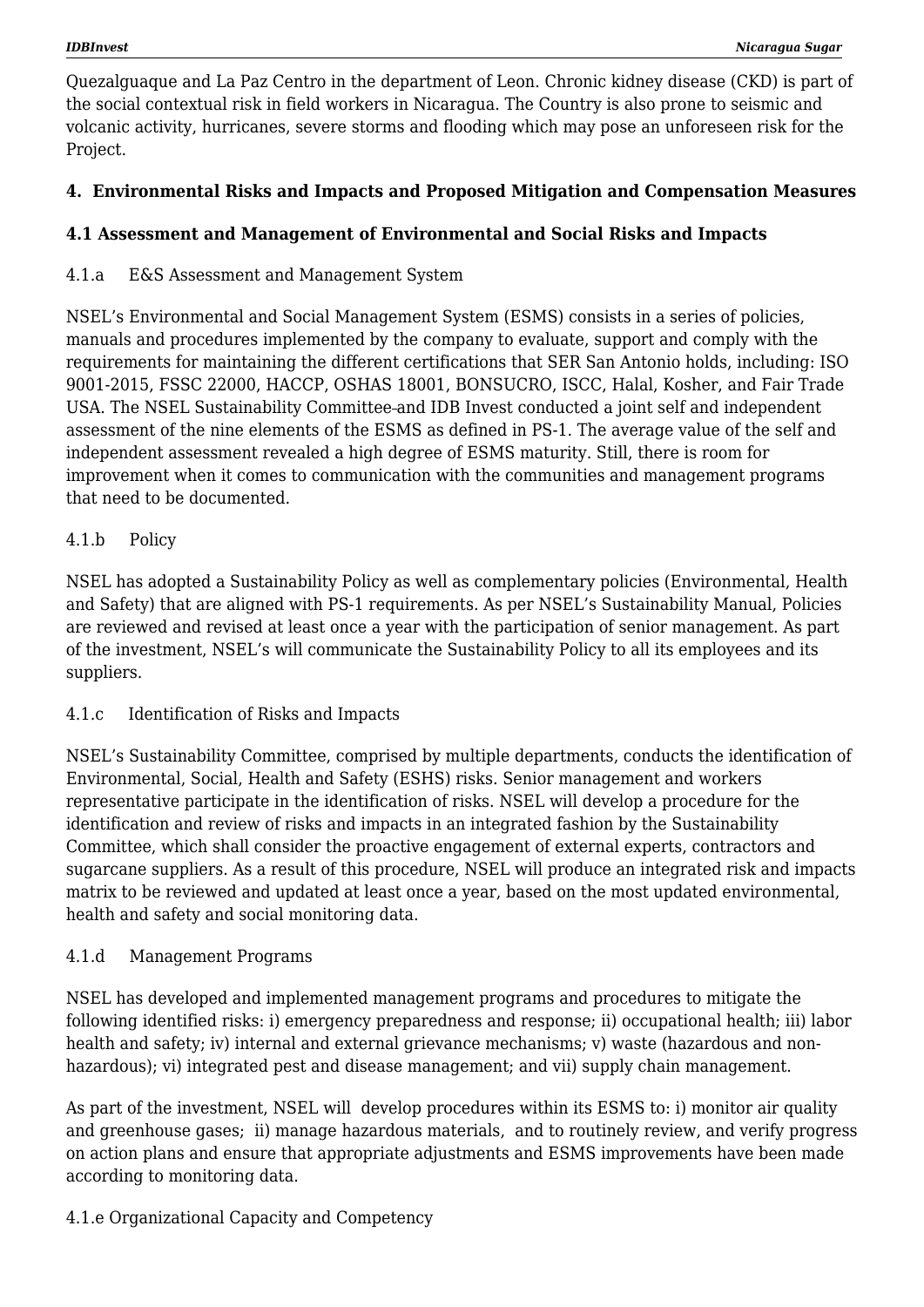NSEL has a cross-functional team of trained professionals from all business areas, organized into a Sustainability Committee in order to cover all ESHS areas. The committee, led by NSEL's Corporate Director, meets and reviews E&S issues on a routine basis.

The company provides introductory and refresher training at least once a year to all direct and contracted workers and suppliers. NSEL will update its management system procedures to i) assess the effectiveness of its training through surveys and interviews; and ii) to improve its training program based such assessments.

## 4.1.f Emergency Preparedness and Response

The company has developed and implemented an Emergency Preparedness and Response Plan (EPRP) that contemplates all areas and emergency scenarios. NSEL will complete a review of the EPRP to include the following information: (i) EPRP policy; (ii) graphic information to understand the EPRP domain, including geographical location, roads, vicinities, basic floor plan drawings of the different structures, hospital, school, cold storage, fire protection systems, fire alarm, safe distances of main risk scenarios, Hazardous Materials; (iii) information on hazards near the shore, like "person overboard", "boat overturned", other; (iv) tentative training schedule for minimum the next 3 years; (v) section of "record of changes"; (vi) external communications strategy during emergencies, making reference to the Stakeholder Engagement Plan (SEP); (vii) indications of mutual aid with other companies or authorities, if applicable (viii) clarify the use of the ammonia and location of the hazard; and (ix) detailed information and evacuation procedures for Hospital and School.

### 4.1.g Monitoring and Review

NSEL has trained personnel responsible for periodic monitoring of E&S performance and the progress of its action plans. The company also conducts regular monitoring through external experts as part of their annual recertification process. The Management Systems Manager is responsible to ensure that all areas comply with the requirements needed to maintain such certifications. Senior management regularly meets with the Sustainability Committee to monitor KPI's and to evaluate the effectiveness of NSEL's ESMS.

### 4.1.h Stakeholder Engagement

NSEL has developed a Stakeholder Engagement Plan (SEP) to document how it will maintain a continuous communication with its stakeholders. As part of the SEP, the company conducted a stakeholder mapping exercise to identify affected stakeholders in its area of influence, to determine communication channels (including how activities are documented) and frequency of engagement. The Stakeholder Matrix, a joint effort of the Sustainability Committee, categorizes stakeholders through a qualitative mapping criteria scale (low, medium, high) based on: i) how they are potentially impacted by NSEL's operations; and ii) by their potential influence on the company. Engagement frequency is assigned according to their allotted categorization.

NSEL will update its SEP to i) describe how stakeholder engagement activities will be incorporated into the company's ESMS; ii) describe what information will be disclosed, in what formats, and the type of methods (e.g., oral, brochure, reports, posters, radio, etc.) that the company will use to communicate such information to its stakeholders, and iii) describe any other engagement activities that the company will undertake, such as benefit-sharing programs, stakeholders development initiatives (e.g., such as the ones carried out with ASOCHIVIDA), etc.

### 4.1.i External Communication and Grievance Mechanisms

NSEL has implemented an External Grievance Mechanism that can be accessed via telephone at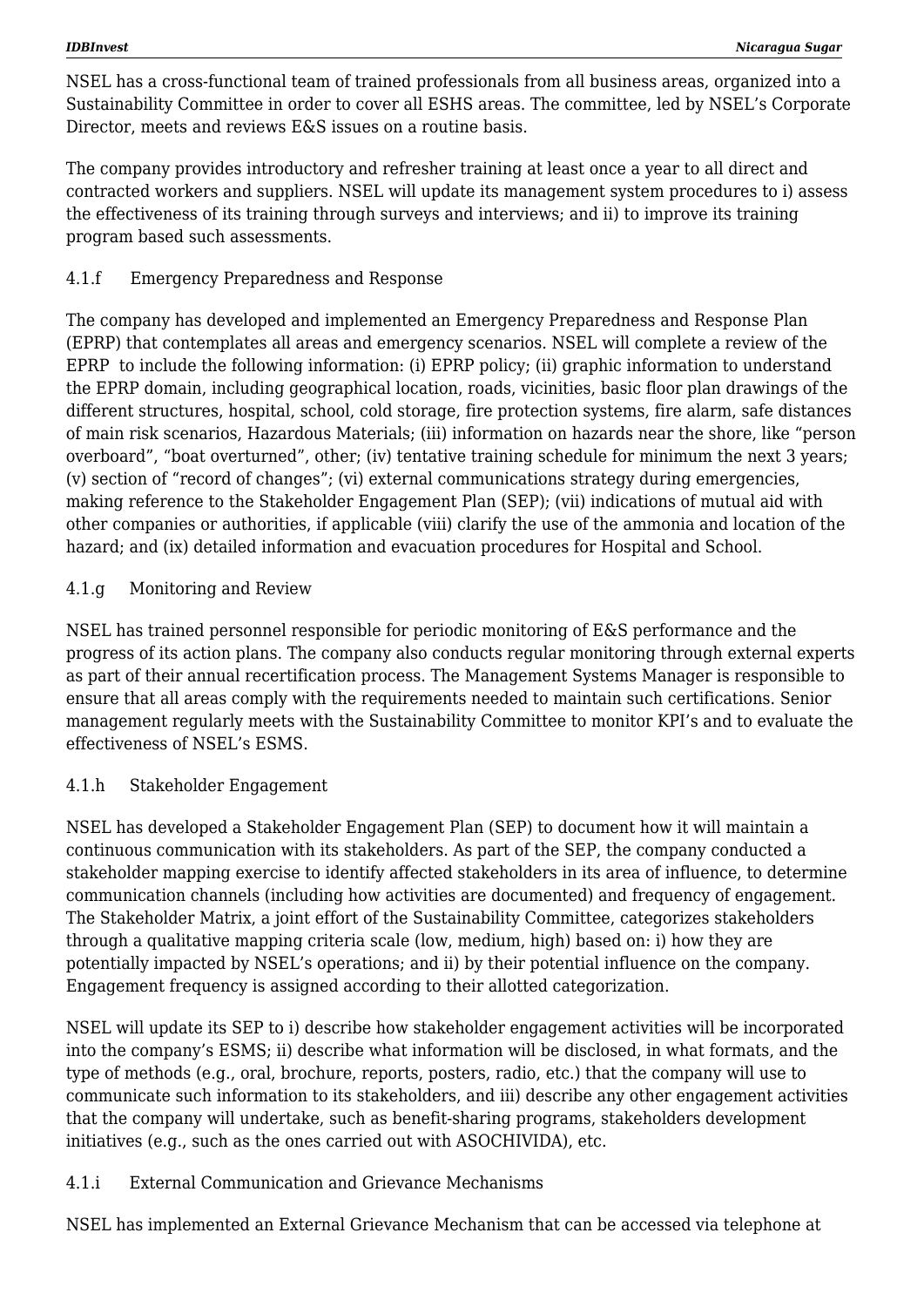(505) 2452-6313 Ext: 3034 - 3040 – 3032 – 3045. The company has developed an electronic mechanism to register grievances and complaints that are centralized and managed by the General Services and Social Responsibility division.

NSEL will update its external Grievance Mechanism ESMS procedure to: i) contemplate alternative instruments for grievances to be raised (e.g. dedicated email address and NSEL's web page); ii) allow anonymous grievances; iii) describe actions to be taken when claims are raised by illiterate individuals and/or anonymously; iv) document how the company registers and keeps track of grievances, v) to ensure that the mechanism will not hinder access to judicial or administrative remedies and vi) to document how the Grievance Mechanism is communicated.

4.1.j Ongoing Reporting to Affected Communities

Communities are aware of the type of impacts and mitigations measures generated by NSEL through different communication channels, such as radio, TV and social networks. The company, however, does not issue E&S performance reports to communities within its area of influence. NSEL will update its SEP to include annual E&S performance reporting to its stakeholders: i) on the implementation of and progress on the specific items in its management programs, including the action plans, that involve ongoing risk to or impacts on communities. and ii) in response to community feedback or grievances.

# **4.2 Labor and Working Conditions**

4.2.a Working Conditions and Management of Worker Relationships

NSEL complies with labor laws of Nicaragua. The company employs nearly 1,051 people on a permanent basis across sugarcane plantations, sugar mill, administration, and its other ancillary facilities (hospital, school, etc.). In addition, there are an estimated 4,950 temporary workers during the Zafra hired directly by NSEL following national labor regulations.

i. Human Resources Policies and Procedures

NSEL manages workers and adheres to Nicaragua labor law, providing in full all benefits required by law and PS-2. Their provisions for employees and family's wellbeing go beyond PS-2 and national law. Nevertheless, these actions need to be documented in the Human Resources (HR) Policy. NSEL will update its HR Policy document to add PS-2 principles, including: i) terms of employment, such as wages and benefits, hours of work, overtime compensation, maternity, vacation, hiring period, compensation, promotions, salary increases, worker's associations, termination of contract procedures and existence of an internal grievance mechanism; ii) intolerance to child / forced labor; and iii) rights of non-employee and supply chain workers.

ii. Working Conditions and Terms of Employment

To create a favorable work environment, NSEL provides benefits such as free access to hospital for spouse and children under 18 years of age, periodical medical exams, free K-12 school, food allowance, free training to its workforce and life insurance. During the visit to the school, it was observed that restrooms would welcome sanitary improvements. NSEL will develop a management system procedure to ensure that all restrooms are maintained in best sanitary conditions, including the requirement to ensure continuous running water, hand soap and hand towels or air dryers, etc., following OSHA's (Occupational Health and Safety Administration) Restroom Rules. Restrooms at the school will be refurbished in order to comply with OSHA's standard.

iii. Workers' Organizations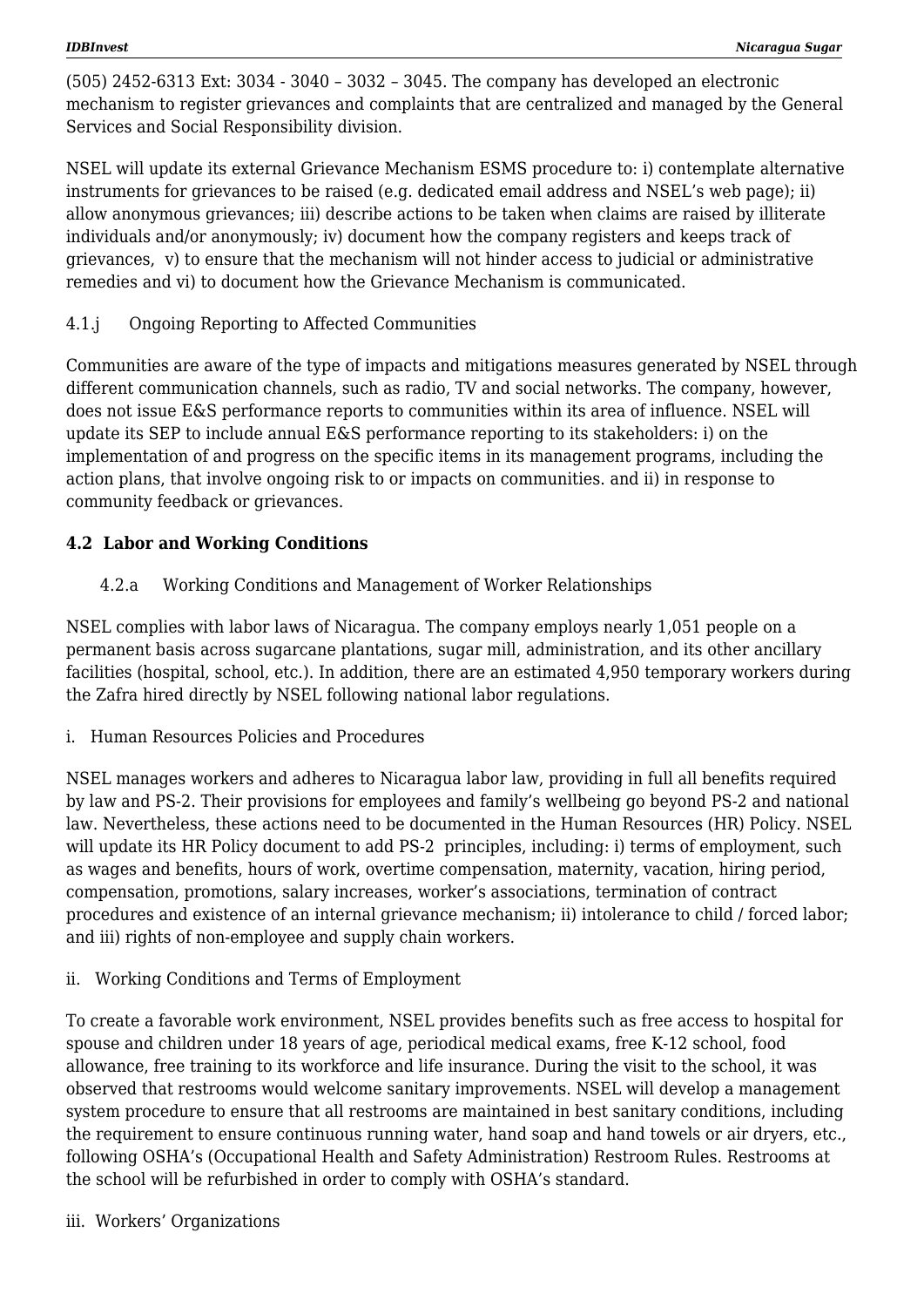The company has enjoyed a respectful and peaceful working environment. NSEL is in compliance with freedom of association, a right that is guaranteed by Nicaragua labor law and required under PS-2. The company respects collective bargaining agreements with five unions that can be freely joined by workers. Collective Agreements are renewed every two years.

iv. Non-discrimination and Equal Opportunity

NSEL is an equal opportunity employer and does not discriminate with respect to aspects of religion, ethnicity, gender, political opinion, sexual orientation, national or social origin, general working conditions, or physical disabilities

v. Retrenchment

NSEL does not anticipate any retrenchment in the future. However, if such becomes necessary, the company will develop a retrenchment plan following the national labor law and PS-2. Any retrenchment plan will be shared with IDB Invest for approval.

#### vi. Grievance Mechanism

NSEL's internal Grievance Mechanism, under the responsibility of the Human Resources department, is available to all employees (direct and indirect) and allows anonymous complains through email, suggestion boxes, in person or through the unions. The internal Grievance Mechanism Procedure will be updated to describe how the company will respond to anonymous complains and to indicate that there will be no retaliation to workers raising complains. The updated procedure will also state that the mechanism will not impede access to other judicial or administrative remedies that workers may have available under local law.

#### 4.2.b Protecting the Workforce

There is no evidence of forced and/or harmful child labor at the NSEL's operations, including in the supply chain.

### 4.2.c Occupational Health and Safety

There have been no fatal accidents at NSEL, and the low accident rates (LTIFR of 15.16 and LTISR of 149.16 for the last 12 months) demonstrate the implementation of good OHS practices.

The company aims to provide workers with conditions that safeguard their physical integrity and health and therefore reduce risks. In this sense NSEL has a well-developed, robust program that includes monitoring workers for evidence of health impacts.

Chronic Renal Disease (CKD): Climate change is increasingly connected to detrimental health impacts of warner temperatures on workers in several environments in Central America, escalating the risk of Chronic kidney disease. CKD is a prevalent Mesoamerican nephropathy of unknown etiology found in rural and urban populations. Strong evidence links the disease with frequent dehydration and heat stress. The disease occurs in a wide range of sectors (mining, ports, construction, agriculture, brick manufacturing, etc.), affecting adults and children. NSEL has developed and implemented a World Class CKD Prevention Program, which is a model for the sugar industry in Central America and elsewhere. The CKD Prevention is now part of "Iniciativa Adelante", an association of private sector, civil society and international development financial organizations. The following vulnerable groups have been identified in agricultural operations: field workers planting and replanting, workers applying plant protection products, manual cane harvesters, workforce cutting cane clonal planting materials, health and hydration coordinators, irrigation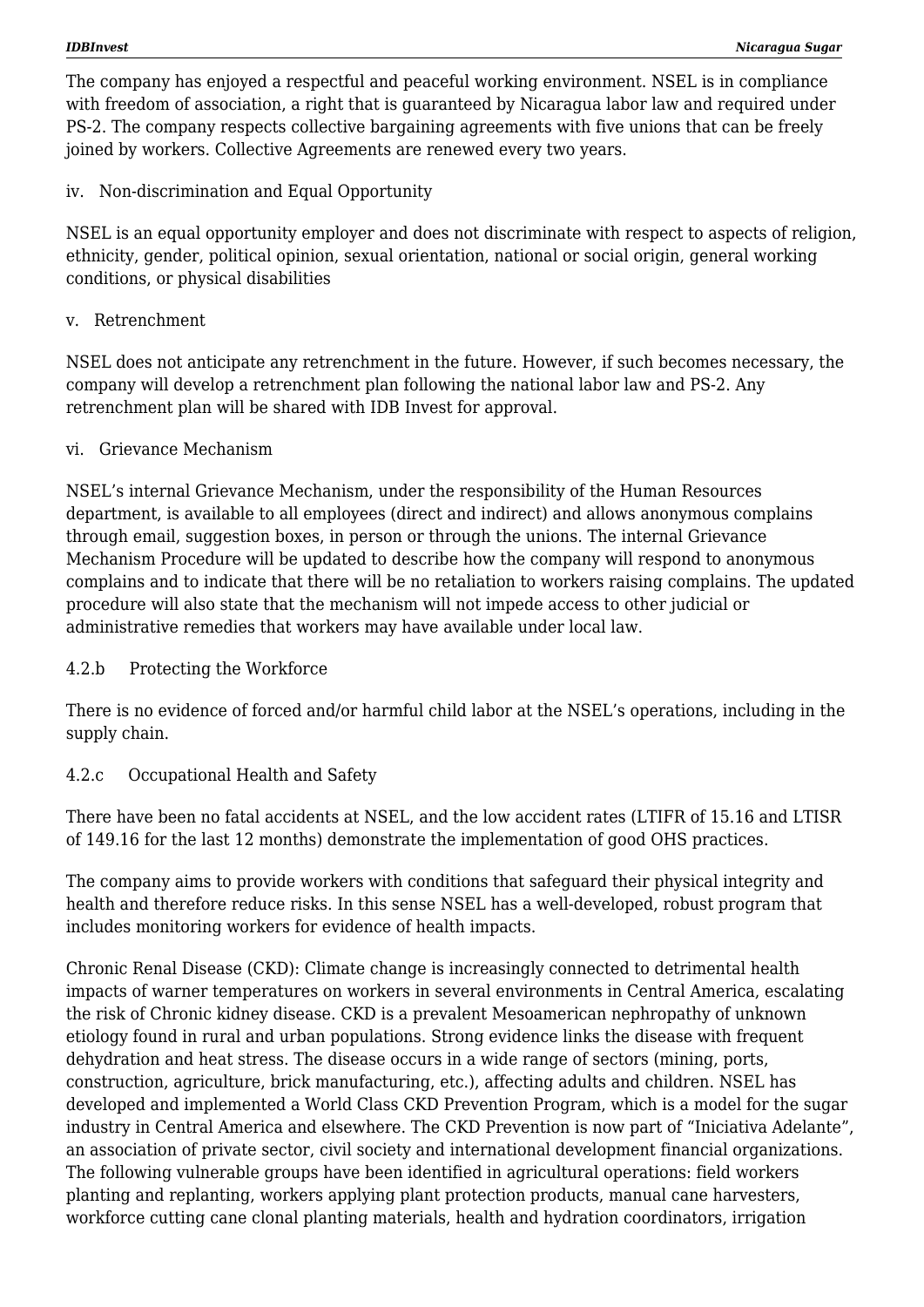operators, field managers, workers inside stores manually loading bags of products, personnel in sugar mills (operating boilers and others). Elements of NSEL's integrated prevention program include pre-employment medical assessment, mandatory hydration rests under shade (10 – 20 minute breaks, seated, using a stool), adaptation to heavy work prior to starting manual harvest, training and awareness of CKD, thermal insulated clothing and personal protection equipment. The Company maintains databases of CKD cases and manages statistical records for monitoring.

Frequency of hydration rests under shade may increase according to the heat stress assessment using the Wet Bulb Globe Temperature (WBGT). The shade is moved around the field as the harvest progresses and is always within 50 m away from cane cutters to avoid long distance walks for rest and hydration. Potable water is provided to each worker at the mandatory rate of 1 liter per hour together with 300 ml of a concentrated electrolyte solution. This, not precluding any extra amount voluntarily demanded. Water is treated in a purification plant using a reverse osmosis system and distributed to workers on daily basis during the Zafra.

NSEL has two mobile health clinics to perform tests on workers before, during and the end of their workday in order to assess their level of hydration. If dehydration is detected, workers are either handled in situ or transferred to the NSEL hospital for urgent care. Additionally, for every group of cane cutters (60 workers in each) there is a designated field supervisor (Promotora), whose function is to enforce the use of Personal Protective Equipment (PPE), ensure that cane cutters stay hydrated and the mandatory rest breaks.

As a result of NSEL's CKD prevention program, the incidence of this disease has reduced to 1.2 per 1,000 workers (down from an all-time high of 33.7 in 2001). In addition, results of productivity under the CKD Prevention Program demonstrate a business case for investing in protecting the workforce and achieving a more sustainable sugar operation. The productivity per cane cutter was assessed, and, in 2019 the yield in ton/hour reached 1.34 tons in 4.2 hours of labor. This from a baseline of only 0.81 ton/hour in an 8-hour shift in 2012. Payment per ton has been increased by NSEL to avoid loss of household income.

NSEL's CKD Prevention Program won the BONSUCRO Inspire Award 2019 on Superior Social Impact.

## 4.2.d Workers Engaged by Third Parties

All harvesting, collecting, transportation activities, and field activities are done by the company. Hence, no cane cutters or field workers are indirectly hired by NSEL. The company ensures that contracted workers of suppliers have same appropriate labor and working conditions as outlined in the PS2, concerning risks of child labor, forced labor and safety issues.

### 4.2.e Supply Chain

NSEL's supply chain comprises 209 suppliers. The company provides periodic training to cane cutters hired by third parties covering topics such as NSEL's environmental policy, solid waste management, child labor, force labor, deforestation and biodiversity conservation. Suppliers, on the other hand, have developed training material that is distributed There is a need to progressively implement the CKD Prevention Program in the supplier's fields on field workers performing crop maintenance and cultural practices.

### 4.3 **Resource Efficiency and Pollution Prevention**

4.3.a Resource Efficiency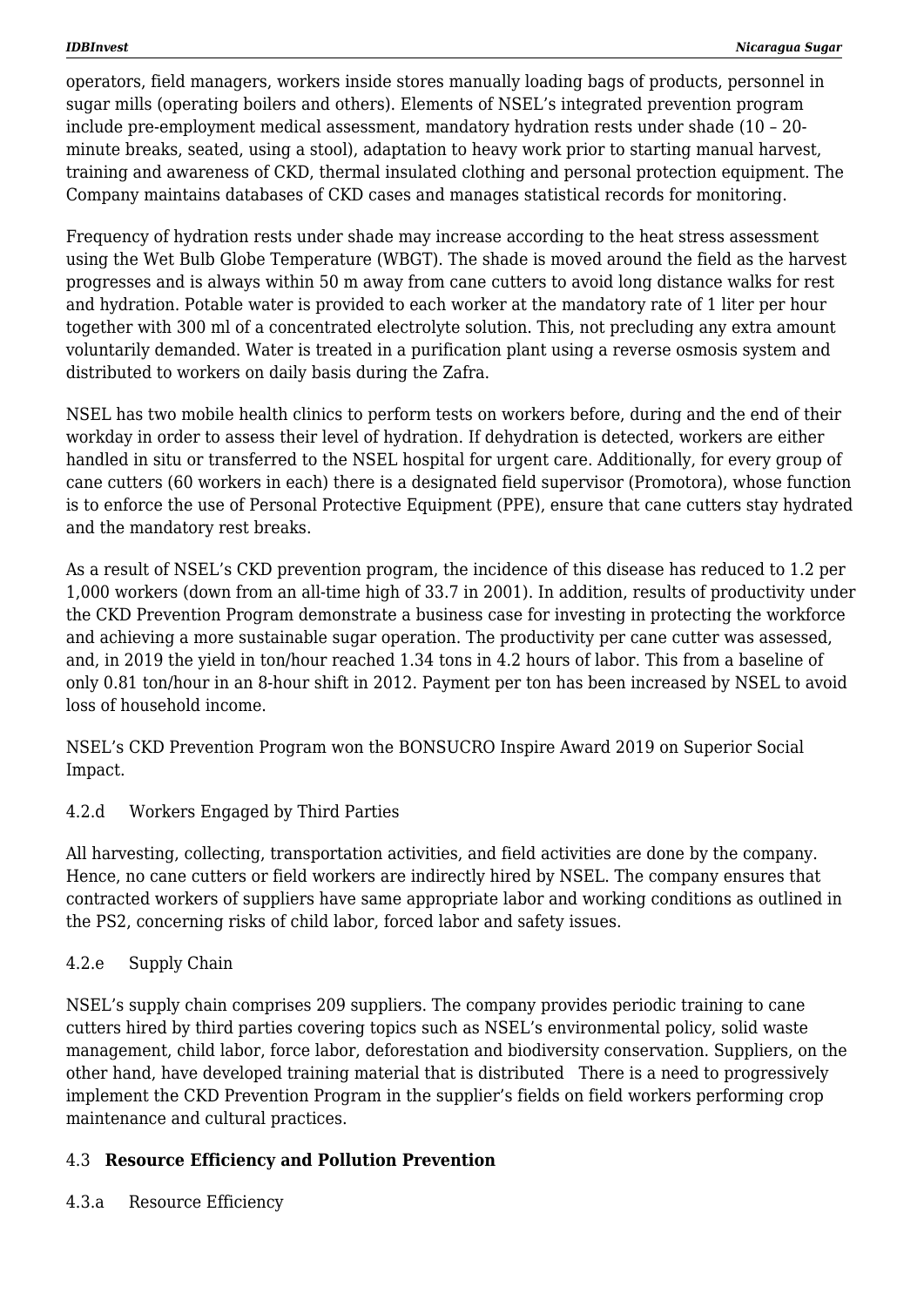Since 2004, NSEL has a cogeneration plant with an installed generation capacity of 79.3 MW, composed of four turbo generators and three medium pressure boilers (600 PSIG). The company eliminated bunker fuel consumption for its operations, generating clean renewable energy from the bagasse of the sugarcane and eucalyptus chips. This renders the company to be energy selfsufficient and sell the surplus to the country's national grid. During the last Zafra period (2018-2019) the generated energy was of 254.64 GWh on 165 days. Energy production with wood chips on the first Zafra day was 398,191 KWh using eucalyptus wood from NSEL own sources.

## 4.3.b Air Quality and Greenhouse Gases

Emissions monitoring is done twice during the Zafra, generally in December or January and March or April. To reduce the GHG emissions of the process, NSEL has implemented wet scrubbers in each of the three installed stacks. The monitoring results of stack emissions are below the values established on the WBG General EHS Guidelines (PM10, NOx, and SO2).

During the Zafra 2018/2019 in order to reduce emissions to the air, NSEL increased the area of mechanized cane cutting (from 94.9% to 95.7%), reducing the area where cane is burnt. The debris from the mechanized harvest is left in the field as source of organic matter. Considering 3,074,313 TM of processed cane during the Zafra 2018/2019 and the 0.3841 tons CO2eq/TM processed cane, during this period NSEL generated a total of 1.1 million tonsCO2eq. NSEL performs permanent quantification of GHG generated by its operations, which is an auditable indicator of the Bonsucro certification.

Emissions generated will be monitored by the company. This shall include the hospital incinerator (the incinerator will reach compliance when the new structure is operational). NSEL will develop a stack emissions and air quality monitoring program, to become fully integrated with its ESMS to ensure that monitoring results ares constantly assessed, and trends and KPIs are analyzed and timely reported to senior management. NSEL will conduct particulate stack emissions measurements and compare levels to WBG General EHS Guidelines for ambient air concentrations (particulate matter limit (PM10) of 100 mg/Nm3 of 460 mg/Nm3; SOx of 2000 mg/Nm3) and submit a report to IDB Invest. If measurements exceed industry guideline limits, NSEL will propose corrective measures, and a schedule to bring all emissions into compliance with WBG EHS guideline requirements.

### 4.3.c Water Consumption

NSEL has authorizations by the Water National Authority (ANA as per its Spanish acronyms) to use of 153 groundwater sources and 61 of surface sources. The company uses ground water for irrigation in a responsible and sustainable manner, and over time, has implemented various water saving initiatives. These include: i) pivot and drip irrigation systems; ii) mixing irrigation water with process water resulting from cane processing; iii) installing a system that allows the recirculation of water on cooling towers, cooling pool and bins.

During the 2018-2019 Zafra, total consumed water was 16,798,315 m3, equivalent to 5.46 m3/ton processed cane (considering 3,074,313 tons of processed cane), which is higher than the WBG EHS Industry Guideline for sugar manufacturing benchmark for freshwater consumption of 0.9 m3/ton cane.

Drinking water is sourced from wells and purified at NSEL's purification plant using a reverse osmosis system and distributed to all company employees on daily basis and to all field workers during the Zafra.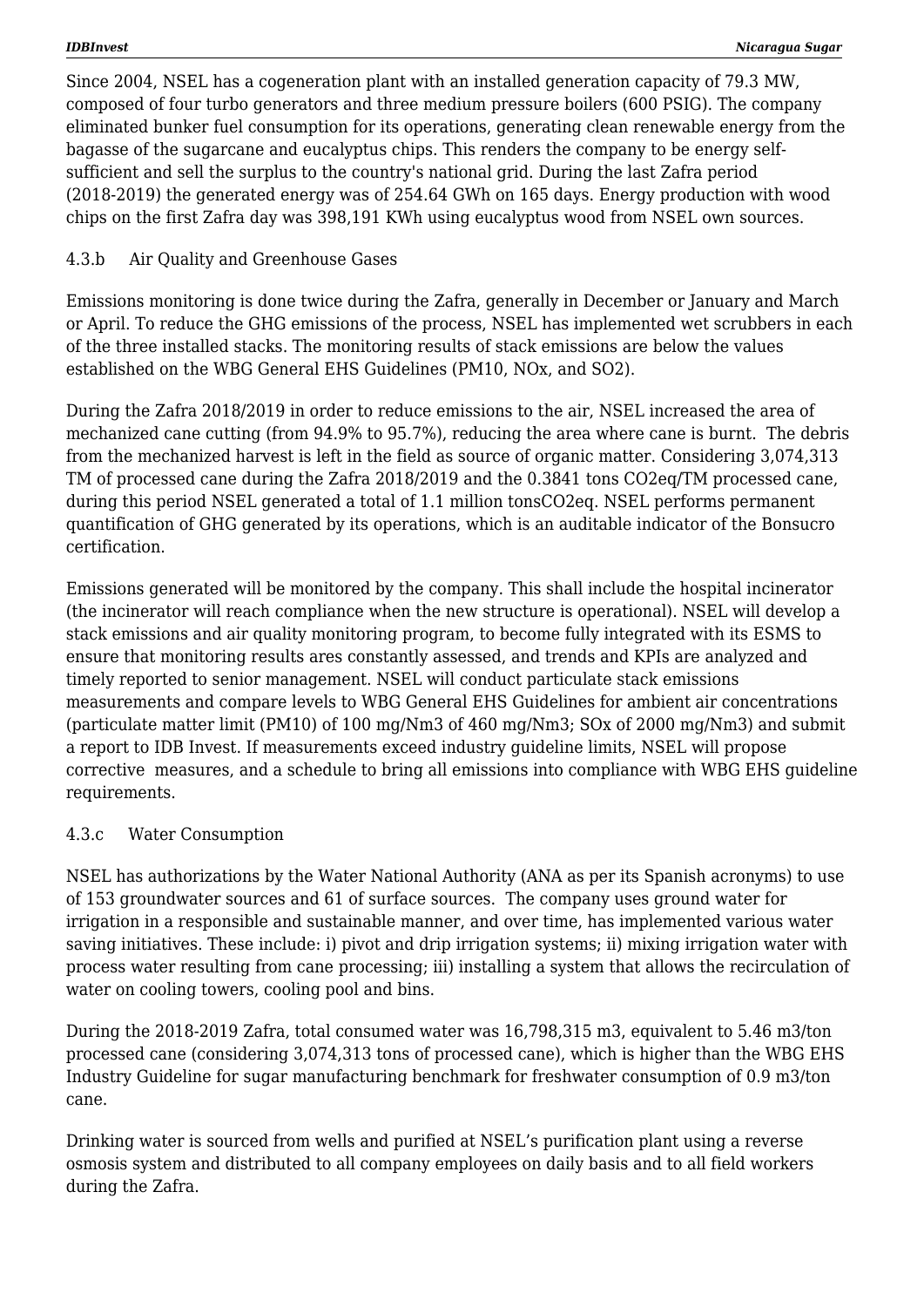#### 4.3.d Pollution Prevention

#### i. Wastes

NSEL has implementing segregation programs to reduce the generation of waste and to maximize the separation of recyclable and reusable materials. Wastes that cannot be recycled or reused, are deposited in a sanitary landfill on its property, lined with geomembrane.

Empty containers of agrochemicals are subjected to a triple wash and delivered to ANIFODA (Nicaraguan Association of Formulators and Distributors of Agrochemicals) where they are treated to be recycled or used as normal waste containers. The waters resulting from the triple wash is collected in septic tanks and used in irrigation of non-agricultural areas.

Organic wastes from mill operations include solid plant residues from the clarifier and cane laundry (cachaza), molasses from sugar crystal separation, general processing wastewater and waterborne ash from stack gas scrubbing operations in boilers. All liquid and solid wastes generated by the mill, except for molasses, are employed for cane field irrigation and soil enrichment. There are no discharges to surface water sources.

Hazardous waste, such as used oils, fluorescent lamps, radiography plates (hospital), batteries and oil impregnated materials, are temporarily stored in a covered area, and later delivered to a company authorized by MARENA for treatment or final disposition.

Clinical waste like gauzes, sharps, cottons contaminated with blood or body fuels are deposited in red colored bags/containers and are daily sent to the onsite incinerator for final disposal. Bottom ash generated by the incinerator is currently disposed in security graves.

Furthermore, the ESDD evidenced that the hospital incinerator requires an improved design for optimal operation. NSEL will replace its current incineration structure with one designed to achieve appropriate temperatures, residence times, and other conditions necessary to destroy pathogens, minimize emissions, avoid clinker formation and slagging of the ash (in the primary chamber) and avoid refractory damage destruction. The new location of the incinerator will be done after considering downwind receptors throughout the year. The company will also develop and implement an ESMS procedure for the operation of the incinerator, following international best practice such as those of the World Health Organization (WHO)[\[1\].](#page--1-0)

ii. Hazardous Materials Management

Few hazardous materials are currently stored at NSEL's premises. The company also uses hydrocarbons substances (gasoline, kerosene, keroturbo and diesel) to provide fuel to mobile equipment, that are stored in underground and above storage tanks.

iii. Pesticide Use and Management

NSEL has developed an integrated pest management (IPM) that combines non-chemical approaches (biological control as the cornerstone) and as last resource chemical, to minimize pest impact. The company utilizes commonly available herbicides and chemical ripening agents, which have very low toxicity and half-lives. NSEL's technology acquisition process includes state-of-the-art R&D facilities aligned with the sugar cane field production and associated agribusiness. The facilities include pest/disease control laboratories where predators are reared following international standards. An integrated pest/disease management system, where biological control (fungus *Metarhizium anisopliae Beuaveria bassiana* and *Paelomyces lilacinus*) is the main component, has been developed and implemented in all NSEL field operations to promote non-chemical control. This includes fields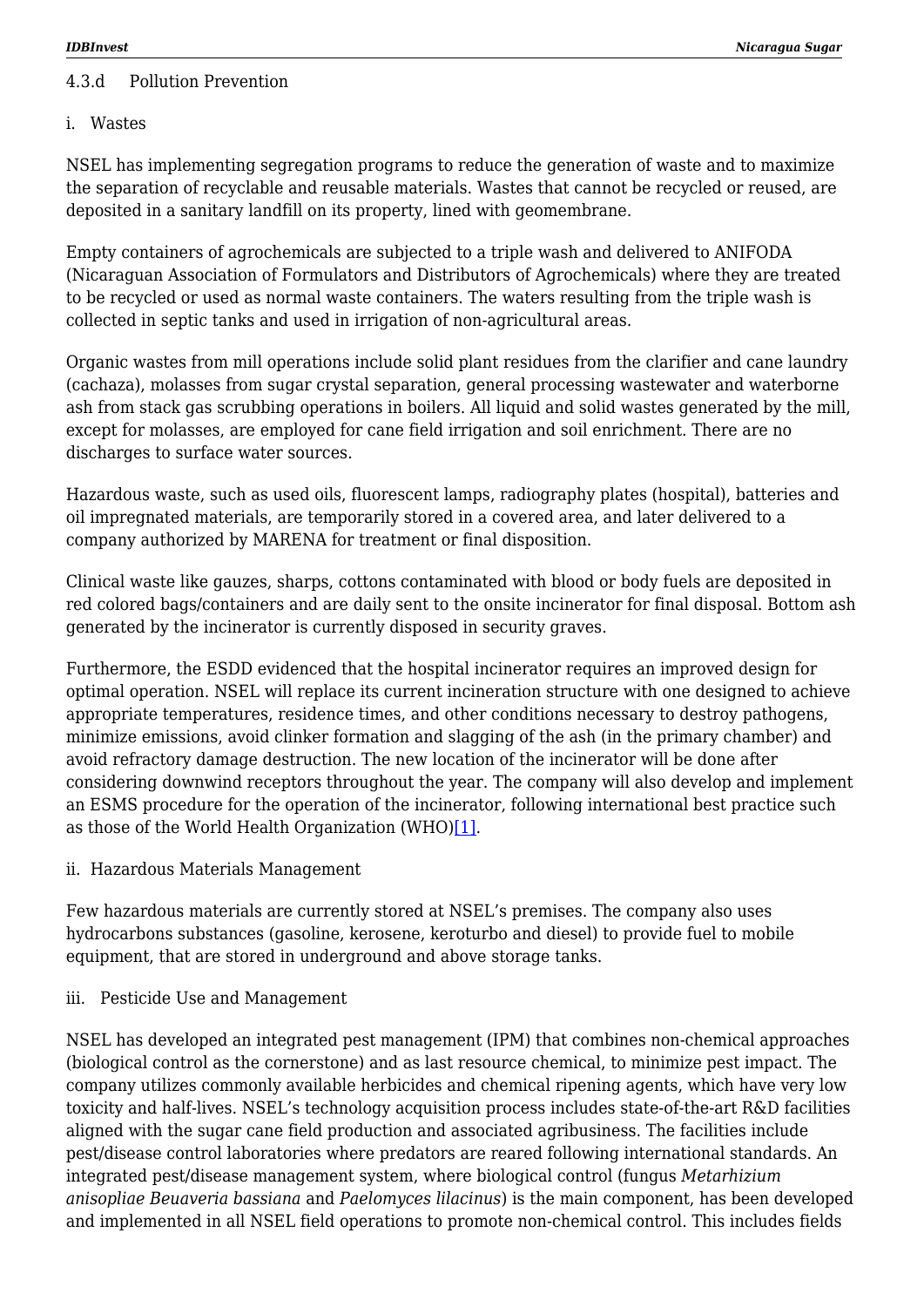contracted from independent sugar cane growers.

NSEL employs Coumatetralyl, a WHO Class Ib, a concentrated power formulation used for the control of rats and mice in the mills. The company provides training to employees applying the rodenticide and employs appropriate precautions (PPE) for application and protection of employees exposed to the material. Using commercially and technical viable best practices, NSEL will aim to eliminate the use of this chemical for rodent control for a less toxic rodent control approach.

### 4.4 **Community Health, Safety and Security**

#### 4.4.a Community Health and Safety

Stakeholder engagement (SE) is incorporated into the company's ESMS and done through a proactive systematic approach, prioritizing who is critical to engage and the sequence for engagement. SE is integrated in the core business and managed as any other corporate function. It aligns with the principles described under PS4 including and not limited to transparent information disclosure and grievance management, inclusion, stakeholder consultation, negotiation and reporting, joint selection of external consultants and participatory monitoring of key issues. The company's proactive SE has led to a partnership that have benefit local communities that includes engagement and dialogues with lenders, NGO stakeholders, local and international consultants. Following a dialogue process sponsored by IFC's Office of the Compliance Advisor/Ombudsman (CAO), NSEL has expanded its collaborative relationship with the Chichigalpa Association for Life (ASOCHIVIDA), an association of former cane workers affected by the disease.

NSEL maintains a communication channel to overcome limitations of ASOCHIVIDA patients and their families. It has also supported research towards better understanding of Chronic kidney disease epidemiology through in situ work done by the University of Boston's School of Public Health. NSEL and ASOCHIVIDA also meet regularly to find solutions to the needs of families affected by this disease.

Support for ASOCHIVIDA is the most important investment item of NSEL social responsibility with the community. Approximately US\$900,000 are allocated annually by NSEL as part of its Corporate Social Responsibility program. This includes food supplement (cereals), food supply (beans, rice, sugar, salt, oil, soap, corn). Christmas toys, backpacks and school supplies are donated to all children of ASOCHIVIDA members. Profits of a Poultry Farm Project, funds are allocated for operational expenses and humanitarian aid to the members of ASOCHIVIDA. In social aid and in the institutional strengthening of ASOCHIVIDA, funds are earmarked for the Development of Technical Capabilities and Business Management, whose objective is to promote income generation for members of ASOCHIVIDA. The latter is assisted by the Nicaraguan Institute for Investigation and Development (NITLAPAN) for the accompaniment, design, assembly and development of business initiatives.

Cane transporting trucks are equipped with Geographical Information Systems (GIS) so that their location and driving speed can be monitored and traced to avoid impacts on neighboring communities.

#### 4.4.b Security Personnel

Security functions are subcontracted to a specialized firm registered to the national authorities and includes the requirement to train security personnel in human rights. However, the company does not have a formal ESMS procedure for management of security personnel covering their functions, documentation, obligations, prohibitions, duties and code of conduct and management of equipment.